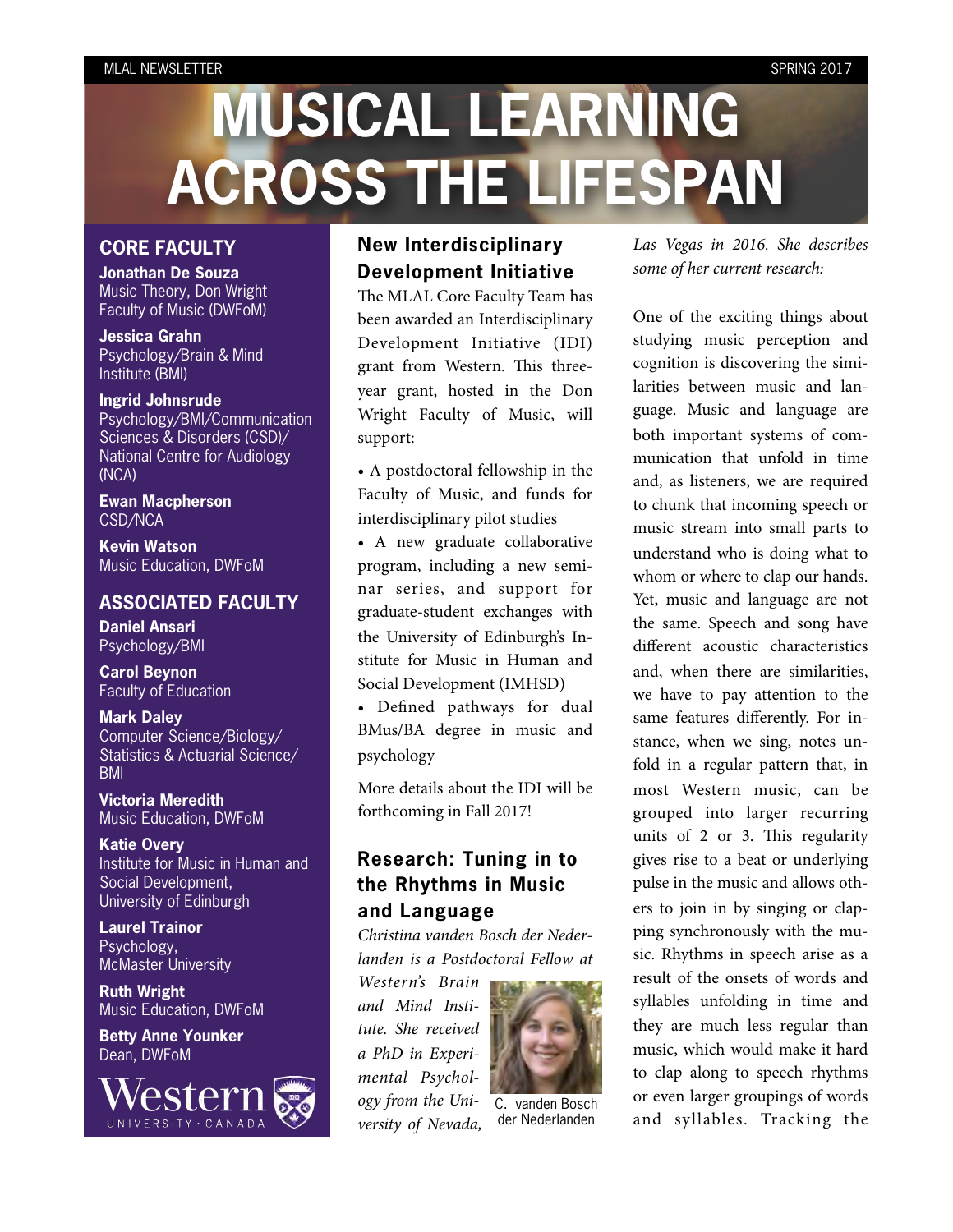rhythms of speech is important for intelligibility and comprehension and children with dyslexia have trouble tracking these rhythms. It may be that sung speech, with more rhythmic regularity and pitch cues to highlight syllable rhythms, may allow children with dyslexia to track speech rhythms more closely. At Western's Brain and Mind Institute, I am working with Marc Joanisse and Jessica Grahn to dig deeper into how the rhythms of music and language are processed during development.

In the first part of examining this question, we had typically developing adults listen to sung and spoken versions of the same sentence while we recorded brain activity from their scalp using electroencephalography, or EEG.

We found that adults' neural activity significantly phase-locks, or synchronizes, to the syllable rate in spoken and in sung utterances, but there is no difference between the way adults track rhythms when they are sung compared to spoken. We are now moving on to study how children with and without dyslexia neurally track the rhythms of speech and song. Even though we did not find a difference between speech and song for adults, it may be that children with dyslexia will benefit from the rhythmic regularity of song and will track sung speech just as well as their peers. If we find that dyslexic children benefit from processing sung speech, then future studies may examine how rhythmic music training could be used alongside tradi-



Cerebro-acoustic phase coherence gives an estimate of how well EEG data tracks the amplitude envelope of the spoken or sung utterance. Higher values indicate more consistent phase-locking. There was significant phase-locking to syllable-level frequencies (4-8Hz) for both speech (green) and song (purple) that was mostly overlapping.

tional clinical interventions for dyslexia.

## **Report: MLAL–IMHSD Graduate Exchange**

*Emma Moore is a PhD student at the Institute for Music in Hu m a n a n d Social Develop-*



Emma Moore

*ment (IMHSD), Reid School of Music at the University of Edinburgh, where her research focuses on music and dyslexia. During Fall 2015, Emma spent one month visiting Western, as part of the MLAL initiative, to train in Jessica Grahn's Music Neuroscience Laboratory. Here she reports on this exchange:*

My research into music and dyslexia stems from my interest in music and neuroscience. Visiting Western gave me the opportunity to be part of Jessica Grahn's lab team, which specializes in music and neuroscience. I was able to learn new brain imaging analysis techniques to explore functional brain connectivity that complement my previous structural imaging work, as well as learning about the music perception tests they use, which are highly relevant to my own research. I was also able to visit the Gait Lab, which was particularly interesting to me since my MSc by Research explored the potential of musical cues to support movement learning. By attending numerous talks from visiting speakers, and jour-